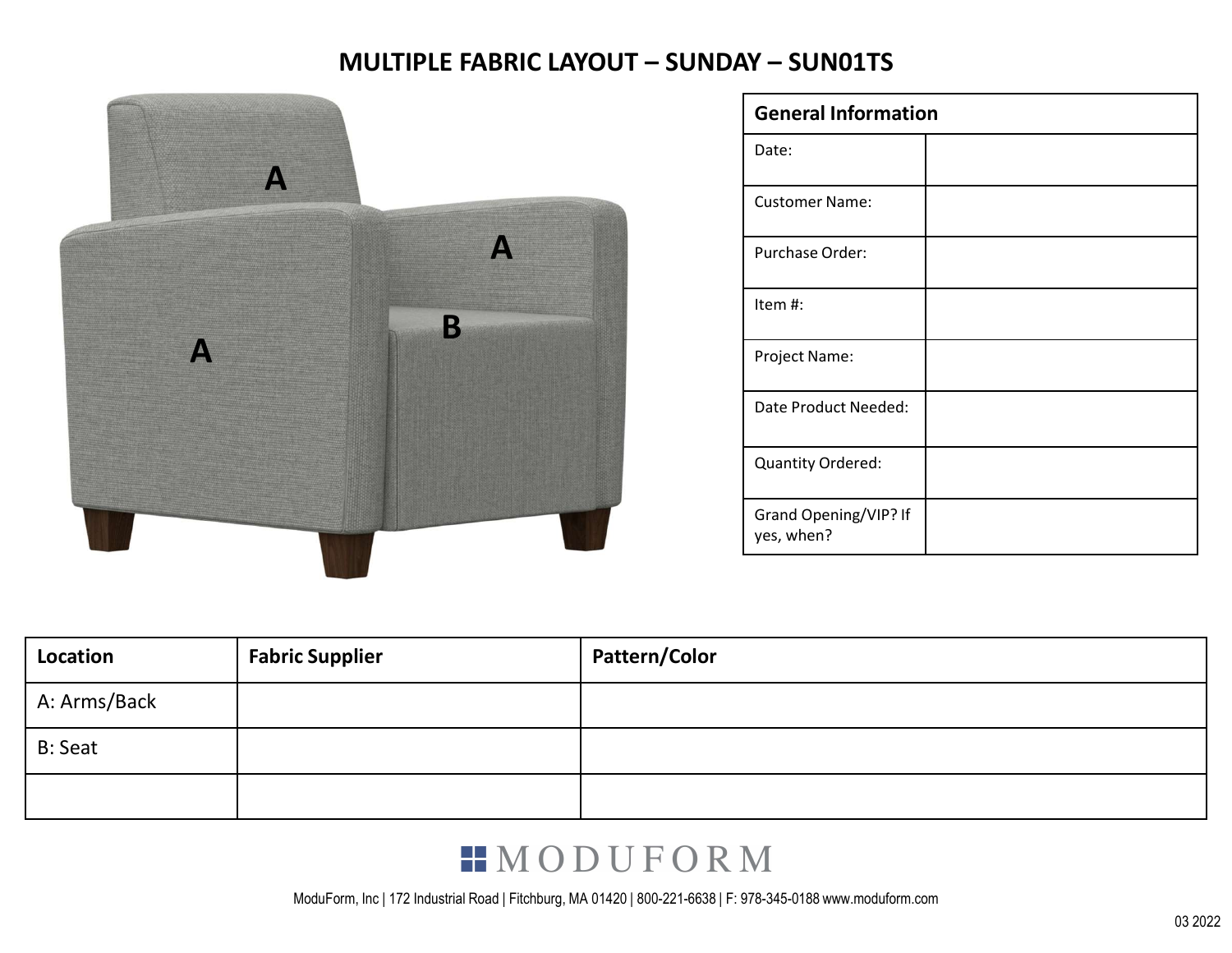

| MULTIPLE FABRIC LAYOUT - SUNDAY - SUN01 |
|-----------------------------------------|
| <b>General Information</b>              |
| Date:                                   |
| <b>Customer Name:</b>                   |
| Purchase Order:                         |
|                                         |
| Item#:                                  |
| Project Name:                           |
| Date Product Needed:                    |
| Quantity Ordered:                       |

| Location       | <b>Fabric Supplier</b> | Pattern/Color |
|----------------|------------------------|---------------|
| A: Arms/Back   |                        |               |
| <b>B: Seat</b> |                        |               |
|                |                        |               |

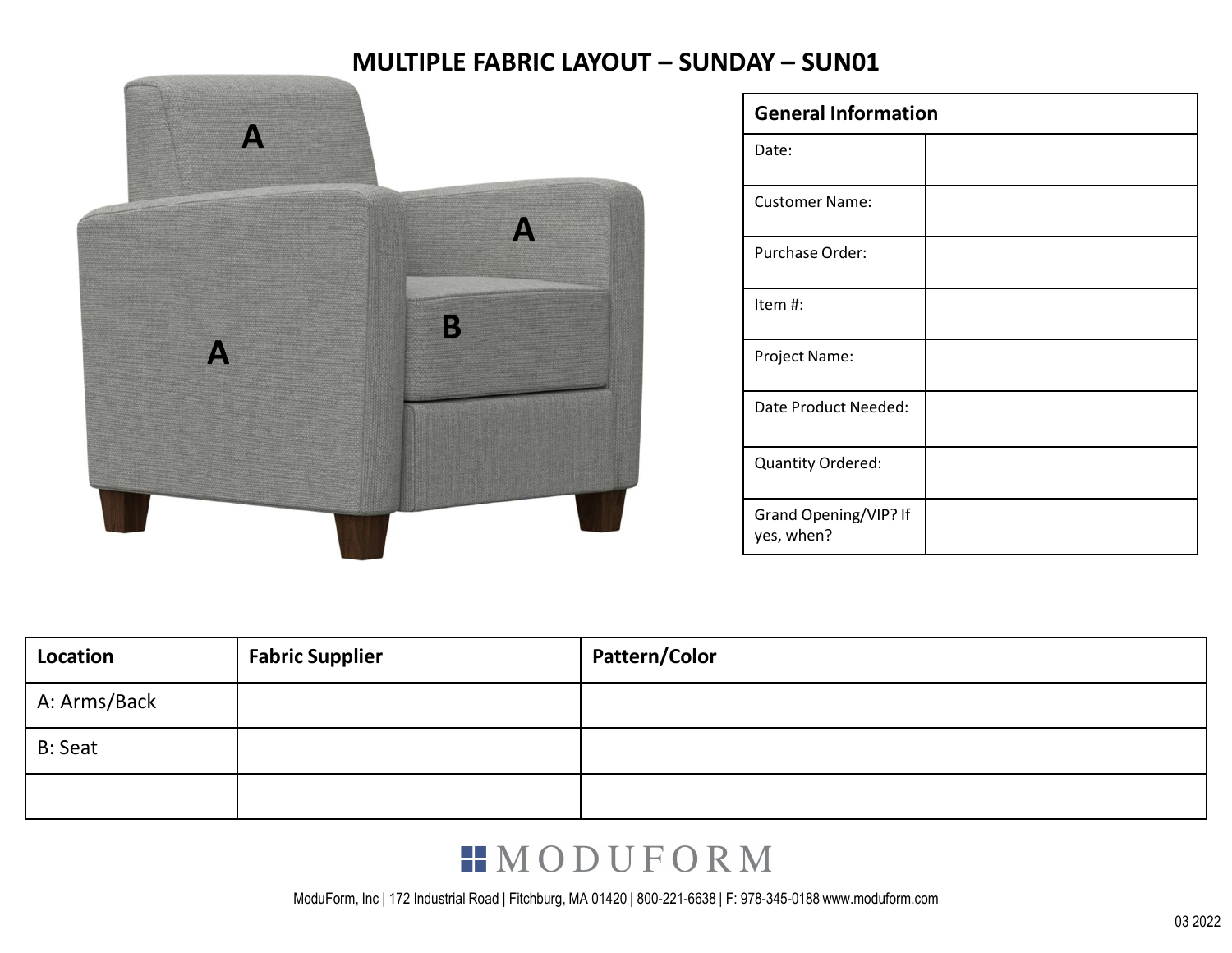

|                   | <b>MULTIPLE FABRIC LAYOUT - SUNDAY - SUN02</b> |
|-------------------|------------------------------------------------|
|                   | <b>General Information</b>                     |
|                   | Date:                                          |
|                   | <b>Customer Name:</b>                          |
|                   | Purchase Order:                                |
|                   |                                                |
|                   | Item#:                                         |
|                   | Project Name:                                  |
| $\mathbf{A}$<br>B | Date Product Needed:                           |
|                   | Quantity Ordered:                              |

| Location       | <b>Fabric Supplier</b> | Pattern/Color |
|----------------|------------------------|---------------|
| A: Arms/Back   |                        |               |
| <b>B: Seat</b> |                        |               |
|                |                        |               |